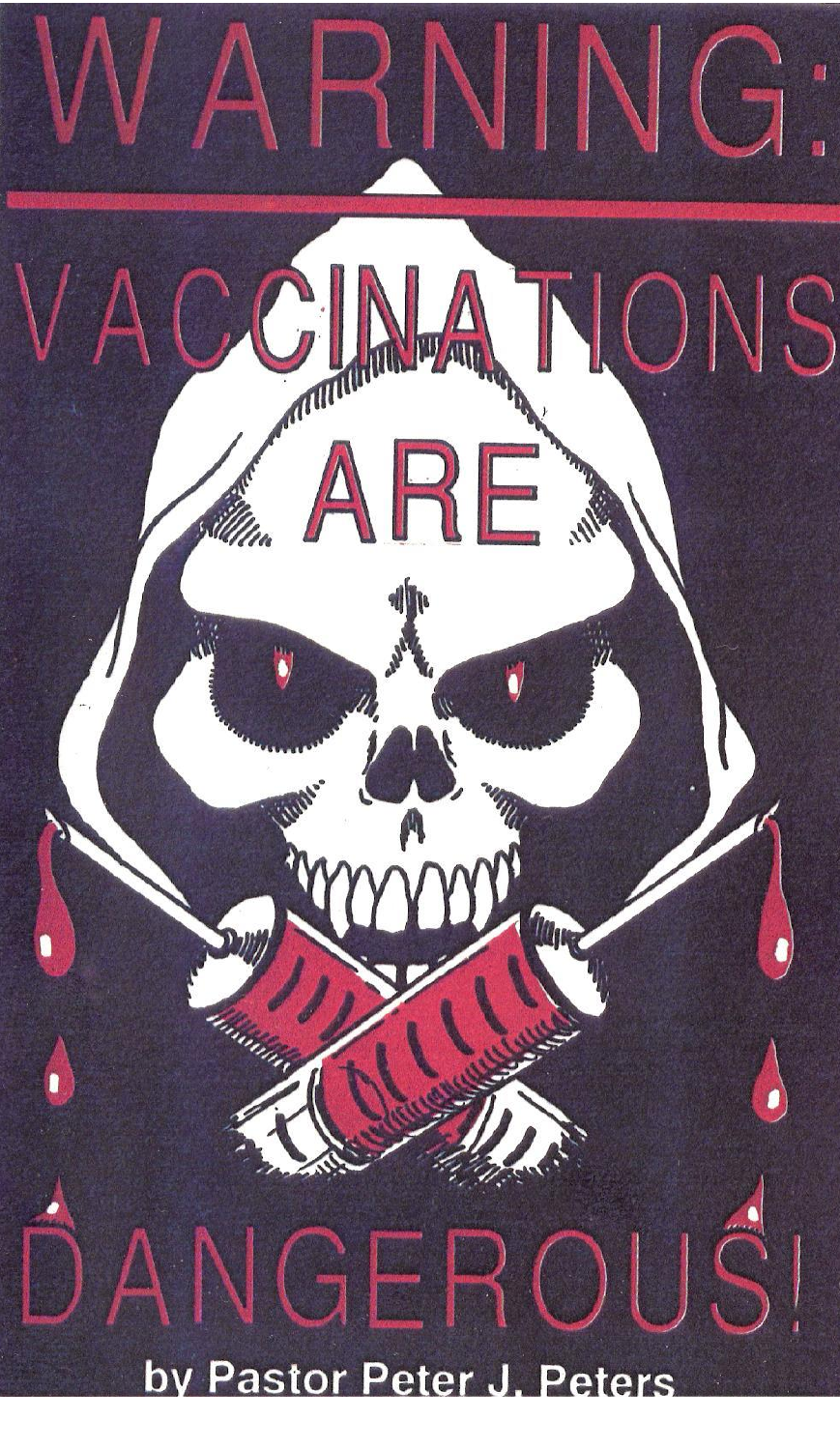### **Introduction**

At the time of this writing (July 1993), legislation is being introduced in the United States Congress known as the *Comprehensive Child Health Immunization Act of 1993*. The teachings of Ezekiel 3:17-21 require I warn both the wicked man who would promote the poisonous vaccines upon the children and the righteous man who may be deceived by these wolves in sheep's clothing.

*Son of man, I have made thee a watchman unto the house of Israel: therefore hear the word at my mouth, and give them warning from me. When I say unto the wicked, Thou shalt surely die; and thou givest him not warning, nor speakest to warn the wicked from his wicked way, to save his life; the same wicked man shall die in his iniquity; but his blood will I require at thine hand. Yet if thou warn the wicked, and he turn not from it his wickedness, nor from his wicked way, he shall die in his iniquity; but thou hast delivered thy soul. Again, When a righteous man doth turn from his righteousness, and commit iniquity, and I lay a stumbling block before him, he shall die: because thou hast not given him warning, he shall die in his sin, and his righteousness which he hath done shall not be remembered; but his blood will I require at thine hand. Nevertheless if thou warn the righteous man, that the righteous sin not, and he doth not sin, he shall surely live, because he is warned; also thou hast delivered thy soul.* (Ezekiel 3:17-21)

This writing gives adequate evidence of the dangers of vaccines and directs the reader to other resources on the subject. I have covered more in my two tape messages entitled, "*Warning-Beware of Government Vaccination Programs Pt. 1 and Pt. 2.*" I've tried to do my part and I pray my readers and listeners will do theirs and spread the literature and tapes.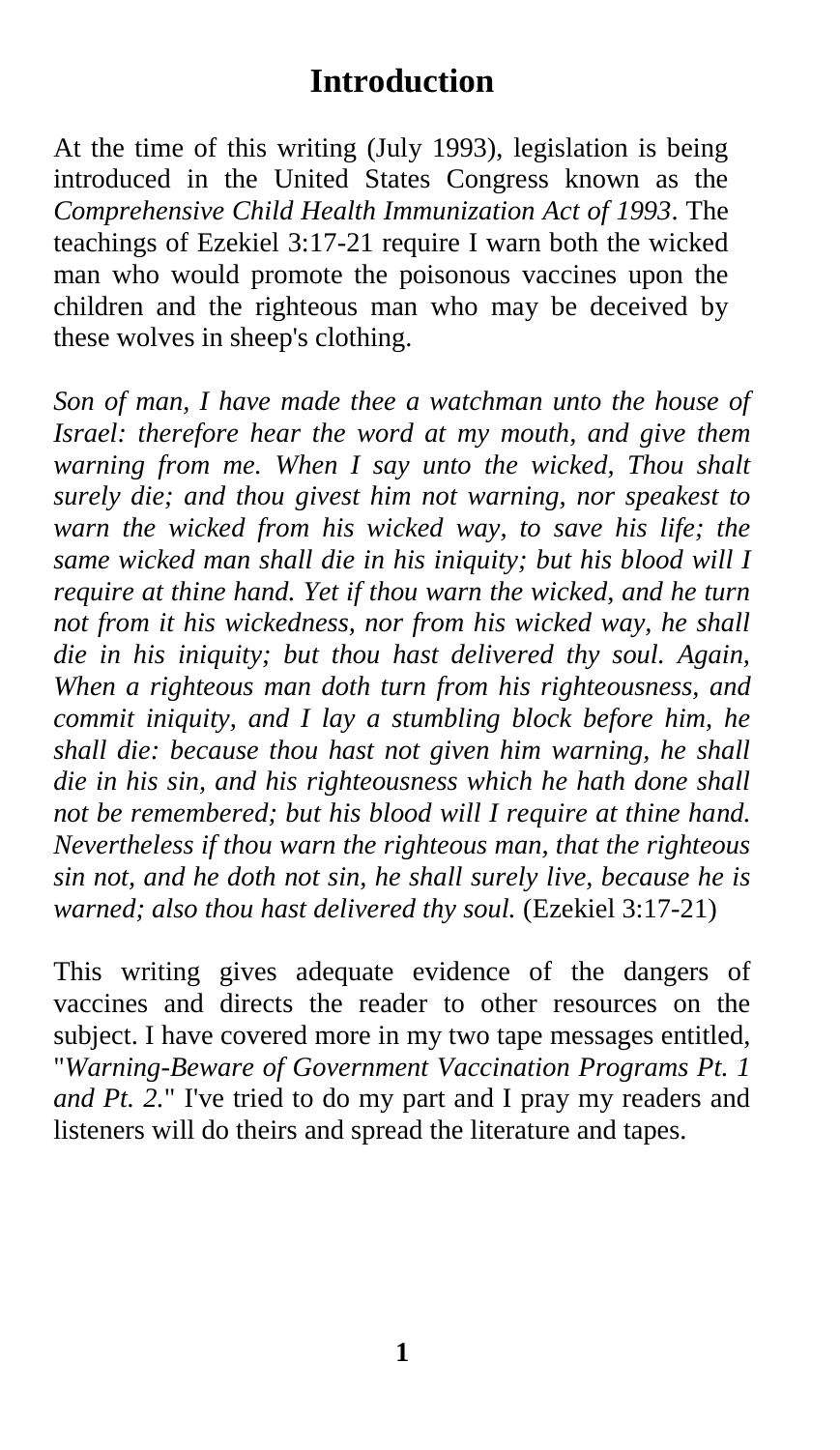# *WARNING!* **VACCINATIONS ARE DANGEROUS.**

The very senate Bills (S. 732, S. 733) with stated purpose "*To provide for the immunization of all children in the United States*" admit there is risk involved. Thus, the real purpose of the bill is to submit all children to the risks and dangers of vaccines. Note the following from S. 733: *The National Vaccine Injury Compensation Program should be extended and improved. Vaccine information materials should be simplified to ensure that parents can understand the benefits and risks of vaccines.***1** (emphasis added)

The National Vaccine Injury Compensation Program is a type of insurance system established to cover all the law suits brought by victims damaged by vaccinations. The bills S.732 and S.733 say: *The National Vaccine Injury Compensation is an essential element in a comprehensive immunization program and should be applied to additional vaccines recommended for Universal use in children.***2** (emphasis added) Note the word ESSENTIAL. Why is it essential? **Because children will be harmed and lawsuits will be filed.**

According to such people as Barbara Lee Fisher, executive vice president of the National Vaccine Information Center, 1 figures from the U.S. claims court as of October 31 , 1990, that several thousand claims [for compensation from injuries or death caused by vaccines] have already been filed.**3** The FDA reported more than 17,000 unfavorable events from vaccinations (including 350 deaths) during a 20 month period alone.**4**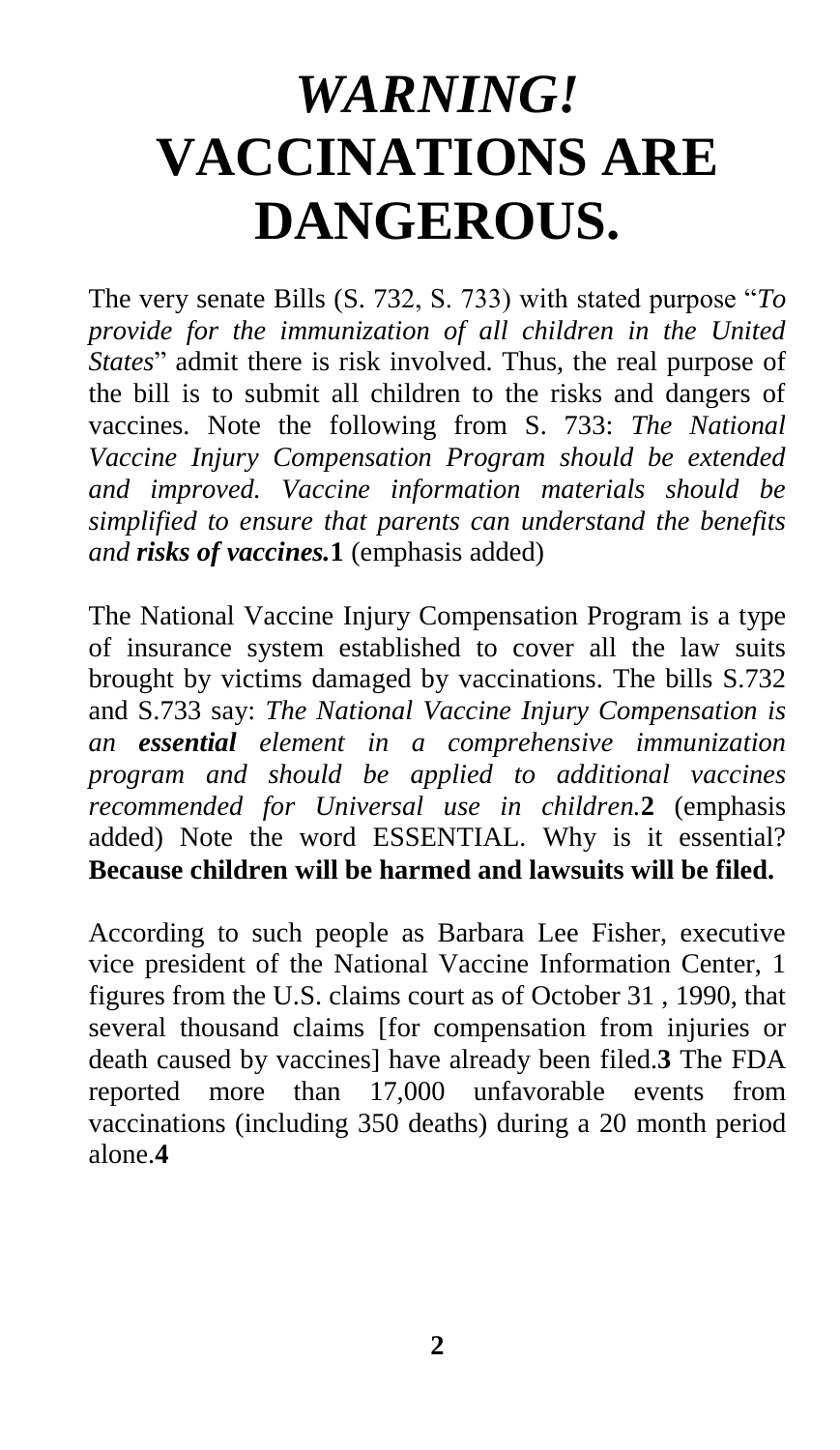The very government that wants to vaccinate ALL children, admits and reports (and seems to care less) about the dangers of vaccination. There are also many others who have reported on these dangers.

### **MANY HAVE WARNED US!**

Physician and Toxicologist, George R. Schwartz, M.D. writes, *Certainly the smallpox vaccine is an example of one routine shot which was eventually discontinued when the morbidity or occurrence of the illness from the immunization exceeded the benefits.* **5**

Family practitioner, Harold E. Buttram, M.D. writes: *In former times the so-called minor childhood diseases of measles, mumps, and rubella (German measles) may have served a major role in the normal development and strengthening of the immune systems of children. By altering this former pattern with vaccinations, have we set the stage for the serious chronic diseases now occurring with increasing frequency? Once again, has the overall effect been that of stunting the development of the immune systems of children? There are good reasons for believing that this is the case.***6**

Leonard Scheele, Surgeon General of the United States, was reported to say before an annual AMA convention in 1955: *No batch of vaccine can be proven safe before it is given to children.***7**

James R. Shennan of the National Institute of Health, is reported as saying: *The only safe vaccine is a vaccine that is never used.* **8**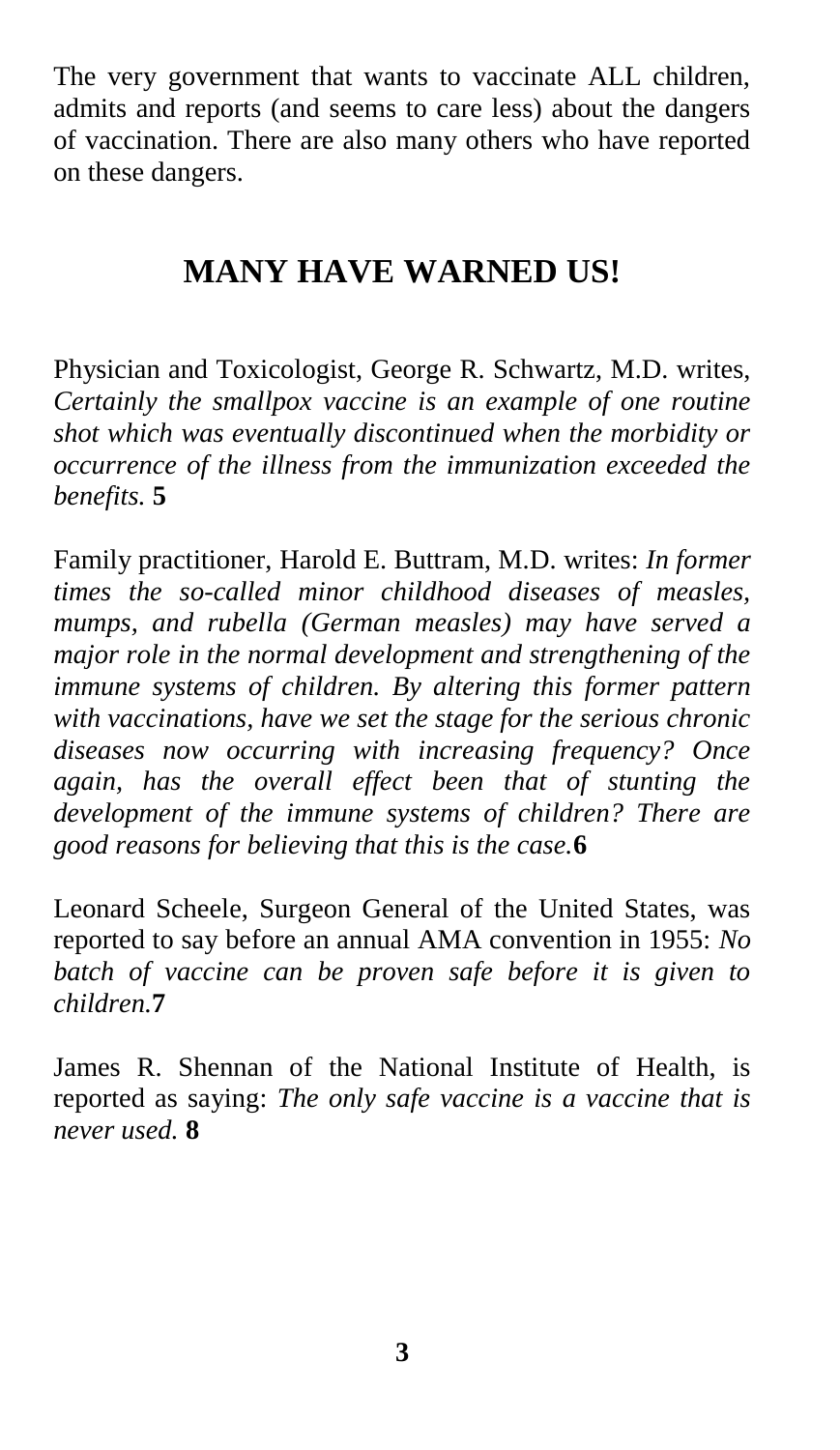Physician, Dr. Henry R. Bybee of Norfolk, Virginia, has been reported as publicly stating: *My honest opinion is that vaccine is the cause of more disease and suffering than anything I could name. I believe that such diseases as cancer, syphilis, cold sores and many other disease conditions are the direct results of vaccination. Yet, in the state of Virginia, and in many other states, parents are compelled to submit their children to this procedure while the medical profession not only receives its pay for this service, but also makes splendid and prospective patients for the future.***9**

Dr. Herbert Snow, senior surgeon at the Cancer Hospital of London, has been reported as saying: *In recent years many men and women in the prime of life have dropped dead suddenly, often after attending a feast or banquet. I am convinced that some eighty percent of these deaths are caused by inoculation or vaccination they have undergone. They are well known to cause grave and permanent disease to the heart. The coroner always hushes it up as 'natural causes.***10**

Dr. J.M, Peebles of San Francisco, is reported writing in his book on vaccine: *The vaccination practice, pushed to the front on all occasions by the medical profession through political connivance made compulsory by the state, has not only become the chief menace and the greatest danger to the health of the rising generation, but likewise the crowning outrage upon the personal liberties of the American citizen; compulsory vaccination, poisoning the crimson currents of the human system with brute-extracted lymph under the strange infatuation that it would prevent smallpox, was one of the darkest blots that disfigured the last century.***11**

Annie Riley Hale, in The Medical Voodoo speaks of medicine as:

"*a system of healing which after 5000 years of trial and*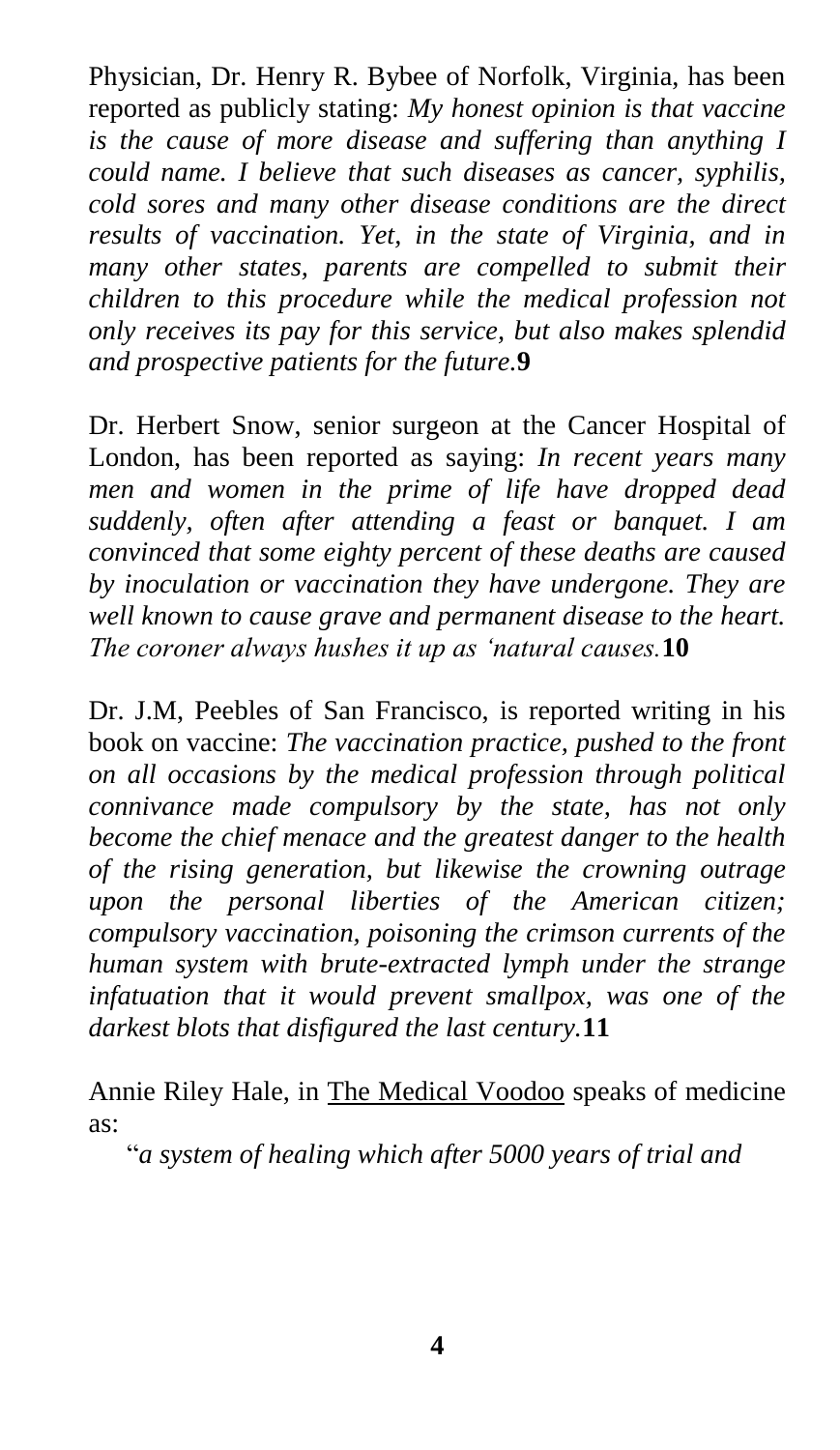*error is describing itself as science in the making*"*, whose proudest showing to date is, that it has enabled the race to 'swap' smallpox for cancer and typhoid fever for diabetes and insanity, may still be worthy of credence and patronage by its devoted followers. But what justification can there be for putting the whole power of the government back of such system, and the public treasury at its disposal, to spread misleading propaganda about its own peculiar doctrines and methods, to force them on the helpless.***12**

Dr. Dennis Turnbull, who had studied cancer for 30 years declared: *I have no hesitation instating that in my judgement the most frequent disposing condition for cancerous development is infused into the blood by vaccination and revaccination.***13**

In the New York Press, January 26, 1909, W. B. Clark stated: *Cancer was practically unknown until cowpox vaccination began to be introduced. I have had to do with 200 cases of cancer and I never saw a case of cancer in an unvaccinated person.***14**

Books can be and have been written concerning the testimonies, statistics, and dangers of vaccines (see and make use of our resource list in the back of this book). What we have given is in accordance with the principles of Scripture regarding truth ... *on the evidence of two or three witnesses a matter shall be confirmed.* (Deuteronomy 19:15)

### **WARNING: IT'S ALL BY DESIGN!**

By now many should wonder why the dark side of the vaccination issue is not presented to the people. The effect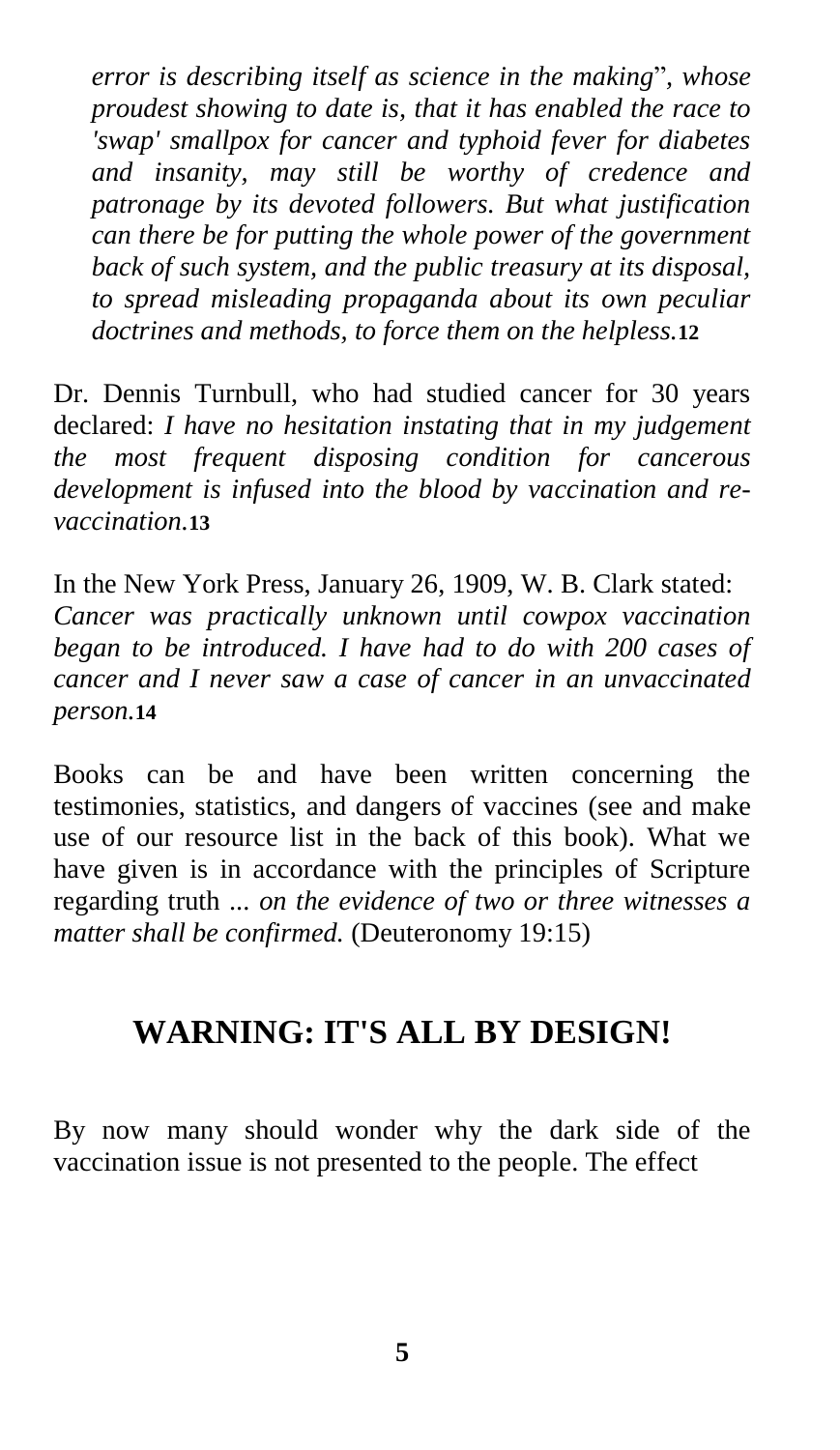of the failure to do so is self-evident in light of Hosea 4:6, *My people are DESTROYED for lack of knowledge ...* (emphasis added). That someone would purposefully want to destroy God's people is simply not addressed in most of the books that have exposed the dangers of vaccination.

Jesus made it clear that there would be those who would come to simply steal, kill and destroy. *The thief cometh not, but for to steal, and to kill, and to destroy...* (John 10:10) Those who promote vaccinations promote the very weapon that kills and destroys, so what does that make them?

If you don't think vaccines steal, kill, and destroy then consider the following examples listed on page 55 of the book, Vaccines: Are they Really Safe and Effective? by Neil Z. Miller.

*MBD Case #1 : Harold reacted to his 2nd DPT shot with 104 degree fever and high-pitched screaming (recall the similarity to the cri encephalitic, or the encephalitic scream associated with central nervous system damage).Harold is now blind.*

*MBD Case #2: Kate was four months old when she received the DPT shot. Within 72 hours she was shrieking in pain. Today she continues to have seizures and cannot speak.*

*MBD Case #3: Judy had her first grand mal seizure seven days after her 2nd DPT shot. Today she has a very low attention span and tends to reverse letters and write things backwards.*

*MBD Case #4: Ralph reacted to his first three DPT shots with persistent crying and a 104 degree fever. Today he has visual problems and cannot read or write correctly.*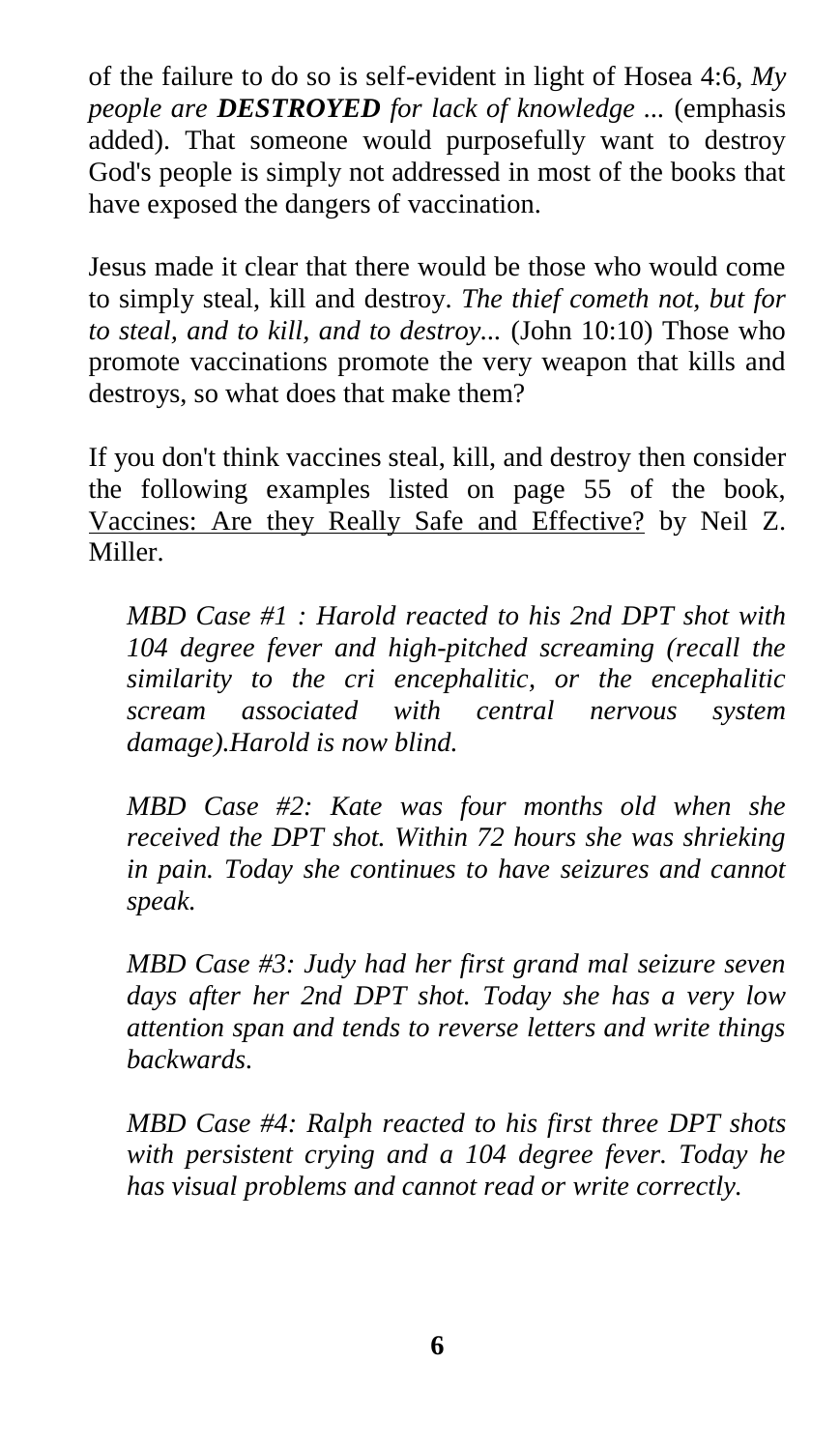*MBD Case #5: Wayne reacted to his fifth DPT shot with screams, a 104 degree fever, by rocking from side to side, and hallucinating. Today he is dyslexic.* 

*MBD Case #6: On the fourth day after 6 year old Cassidy received her measles shot, she turned deathly ill and collapsed following a seizure. Today she is developmentally delayed.* 

*MBD Case #7: Within hours after Daniel received his 2nd DPT shot he began screaming, turned rigid, and went limp. Since then he has suffered from daily seizures. Today he is physically and developmentally disabled.* 

*MBD Case #8: Wesley reacted to his 2nd DPT shot with glazed eyes and seizures. Today he continues to have up to 30 seizures daily, and has been diagnosed as permanently brain damaged.***15**

Jesus taught that those in the steal, kill and destroy business disguise themselves. It is called the wolf in sheep's clothing trick. Many reject the concept that someone, particularly their government, would purposely try and destroy their Children, yet the Bible teaches it has been done before. For example, King Herod (who represents the Governing System) appeared to be interested in the child, Jesus, *And he sent them to Bethlehem, and said,* "*Go and make careful search for the Child; and when you have found Him, report to me, that I too may come and worship Him.*" (Matthew 2:8) His real interest, however, was to kill. ... *he became very enraged, and sent and slew all the male children who were in Bethlehem and in all its environs, from two years old and under*... (Matthew 2:16). The Bible tells us there is nothing new under the sun. *The thing that hath been, it is that which shall be; and that which is done is that which shall be done: and there is no new thing under the sun.*(Ecclesiastes 1 :9)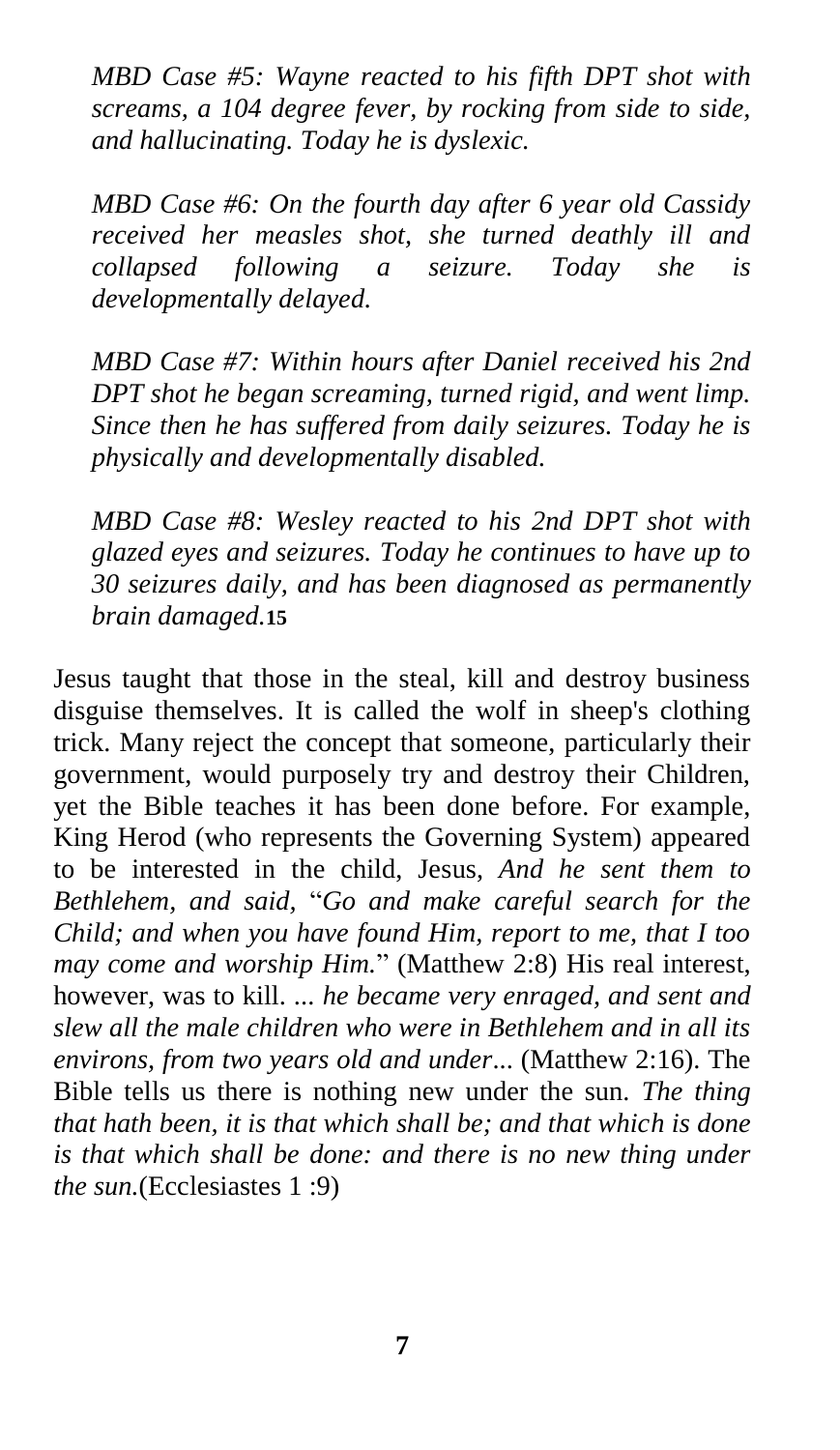So today the men in Washington propose to vaccinate all children in the United States and interestingly enough the Senate Bills want to make sure all the children are vaccinated before two years of age. The following comes from Senate Bill S. 732: However, approximately 80 percent of vaccine doses should be received before the second birthday. Why before the second birthday? The wolf in sheep's clothing says it is for their own good. The real answer is you get a better kill and destroy rate if vaccinations are administered before age two. The following written by Harold E. Buttram, M.D., proves the point.

*In an upcoming book, The Assaults on the American Child, by Harris Coulter, scheduled for publication in the spring of 1990, the author presents extensive evidence that present childhood immunization programs may be a major contributing factor in this human wastage. Developing his case in a comprehensive and systematic manner, the author presents the thesis that these immunizations frequently result in a demyelinating encephalitis which prevents the normal development of the protective myelin sheaths of the brain and nerve cells during infancy and early childhood. These adverse pathologic changes, in turn, may lead to various forms of learning disabilities and behavioral problems now encountered with increasing frequency.***16**

### MORE SPECIFIC: WHO IN GOVERNMENT WOULD WANT TO KILL AND DESTROY OUR CHILDREN?

### **1. THOSE WHO LOVE MONEY MORE THAN HUMAN LIFE.** The Bible describes a system known as Babylon where the value structure consists of gold at the top and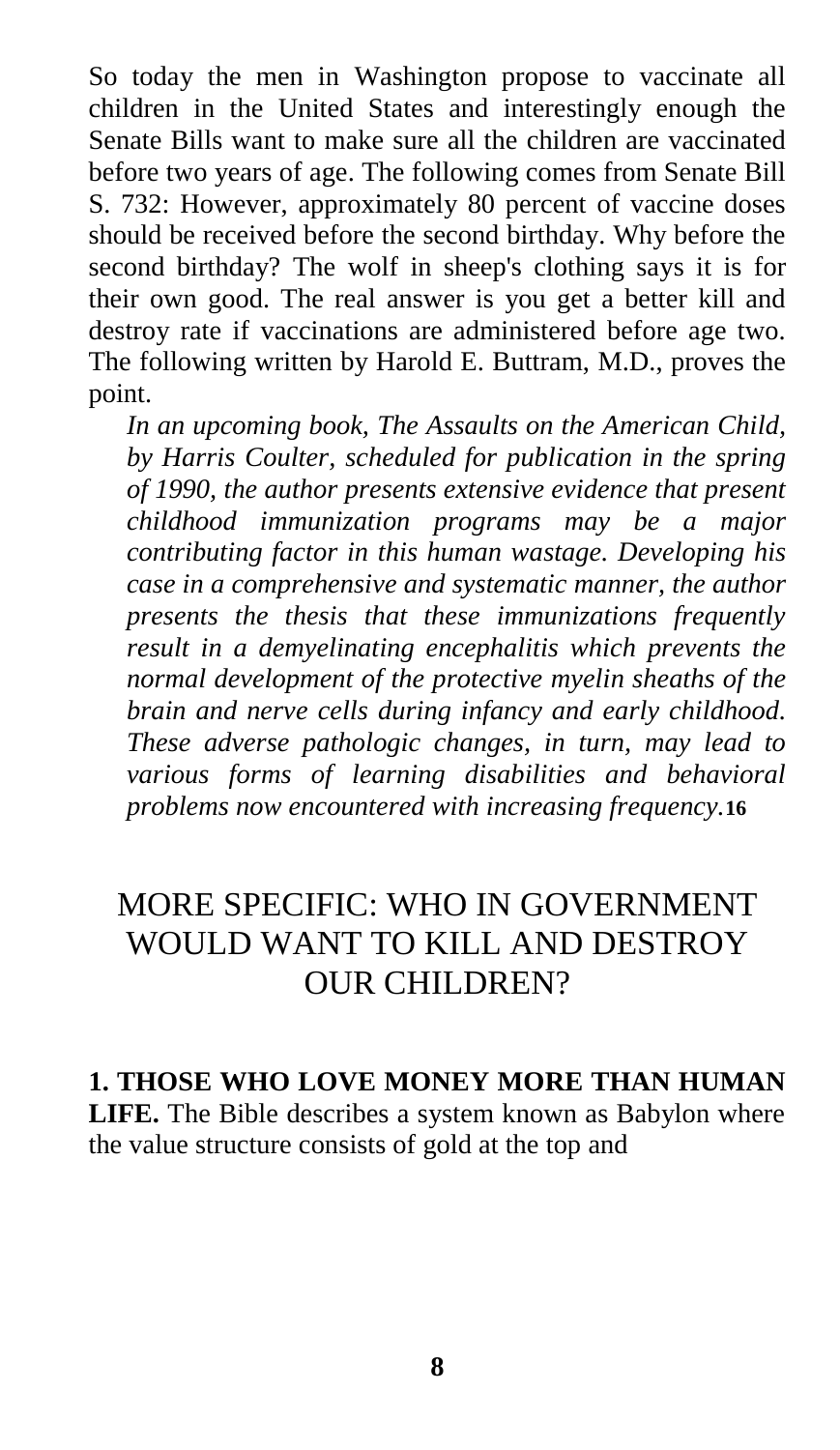human life at the bottom. (Revelation 18:12, 13). The Holy Scriptures tell us *For the love of money is the root of all evil: ...* (I Timothy 6:1 0) Those who make the vaccine and those who prosper from illness (the Medical Monopoly) lobby government, spread their money and suddenly men like Senator Ted Kennedy and Senator Metzenbaum and others, are concerned about your children's welfare.

**2. THOSE WITH DEPRAVED MINDS.** It takes a depraved, reprobate mind to kill and destroy children for any amount of money and who does the Bible say has such minds? Homosexuals! *...God gave them over to a reprobate mind,...* (Romans 1 :28) The following comes from an article, **Vaccination Mandate Threatens Family:**

*There is a growing concern that vaccine policy is being determined by political and economic expediency. The federal government's push to vaccinate all American children with the hepatitis B vaccine is just one example of medical policy being formulated by specialinterest groups and financially motivated vaccine manufacturers. If the Clinton proposal becomes law, all infants will be required to receive the hepatitis B vaccine 12 hours after birth. This is true even though the hepatitis vaccine is considered very dangerous and highly controversial. Medical World News (January 10,1992) reported that when the hepatitis vaccine became available many doctors were concerned that it might be contaminated with a microorganism responsible for the AIDS epidemic. Vaccine researcher Dr. Robert Mendelsohn documented the fact that two-thirds of doctors eligible for the hepatitis B vaccine have refused to take it.* 

*After an extensive lobbying campaign by the homosexual community to persuade government officials that it is the civic duty of every American to receive this controversial vaccine, the Clinton Administration is moving forward with the requirement that all babies be subjected to the hepatitis B shot, even though hepatitis B is a virus primarily*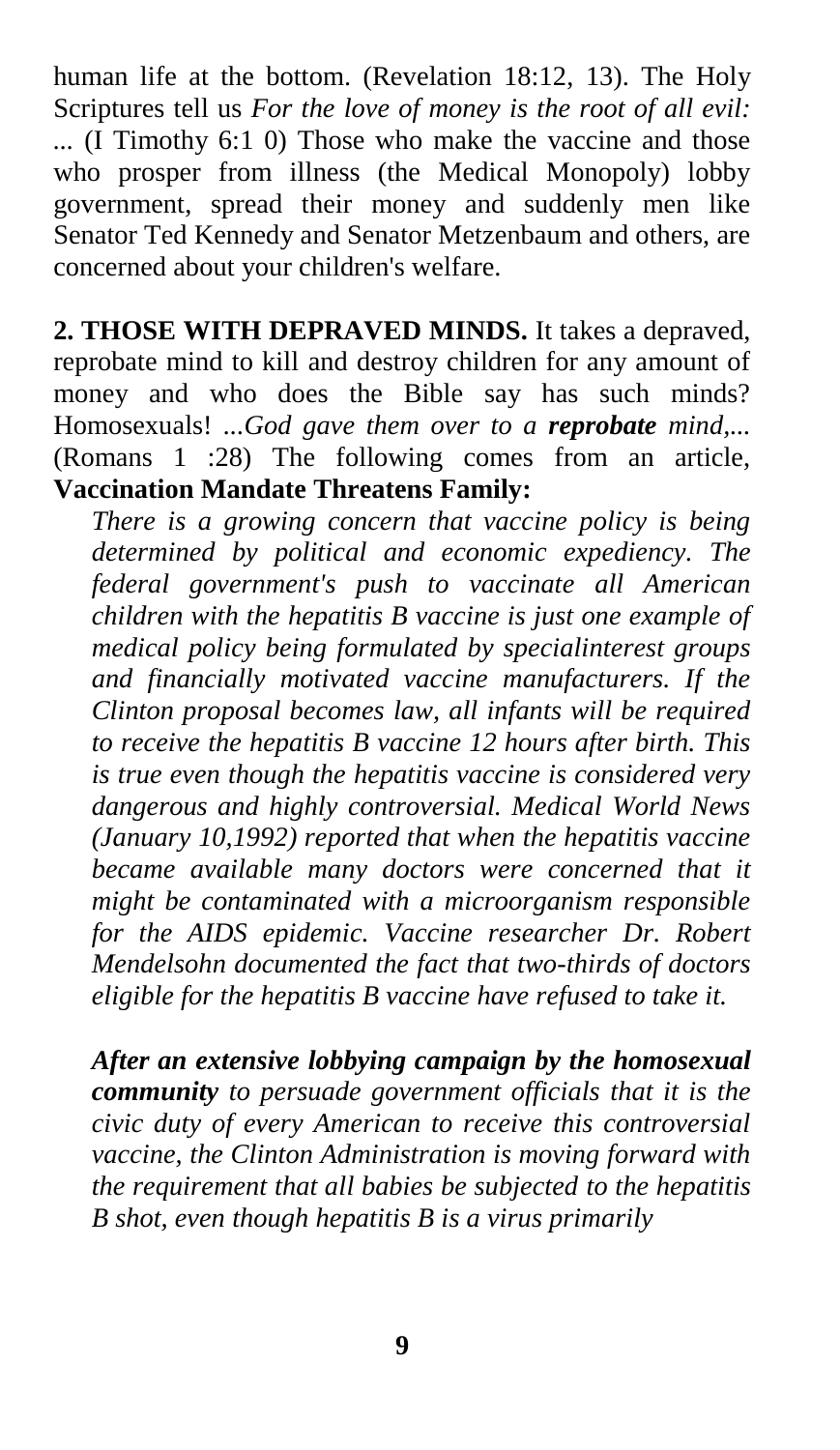*contracted by prostitutes, intravenous drug users and homosexuals.***17** (emphasis added)

**3. THOSE WHO ARE PUSHING FOR THE ONE WORLD GOVERNMENT OUTLINED IN THE PROTOCOLS OF THE ELDERS OF ZION.** The protocols are a Jewish document captured at the turn of the century, which outlines steps to achieve a one world order. Many groups, including Jewish groups, claim them to be forgeries and counterfeits, but to be a forgery or counterfeit there must then be the real thing in existence. Henry Ford referred to them in the twenties and stated how events, since the turn of the century had fit the Protocols. We are now 90 years removed from the time they were found or made known and all one has to do is read them and compare the history of the last ninety years to determine if they are for real. The Protocols are available from Scriptures for America, P.O. Box. 766 LaPorte, Colorado for a \$5.00 offering. Protocol number 10 states the following:

*But you yourselves perfectly well know that to produce the possibility of the expression of such wishes by all the nations it is indispensable to trouble In all countries the people's reactions with their governments so as to utterly exhaust humanity with dissension, hatred, struggle, envy, and even by the use of torture, by starvation, BY THE INOCULATION OF DISEASES, by want so that the Goyim see no other issue than to take refuge in our complete sovereignty in money and in all else.* (emphasis added)

That the purpose of inoculations is specifically to implant disease is stated by Dr. J.W. Hodge, author of the book, The vaccination Superstition (pg. 41).

*After a thorough investigation of the most authentic records and facts in harmony with the physician's daily observations and experiences, the conclusion is drawn that instead of protecting its subjects from contagion of smallpox, vaccination actually renders them more susceptible to it. Vaccination is the implantation of disease---that is its admitted purpose. Health is the ideal*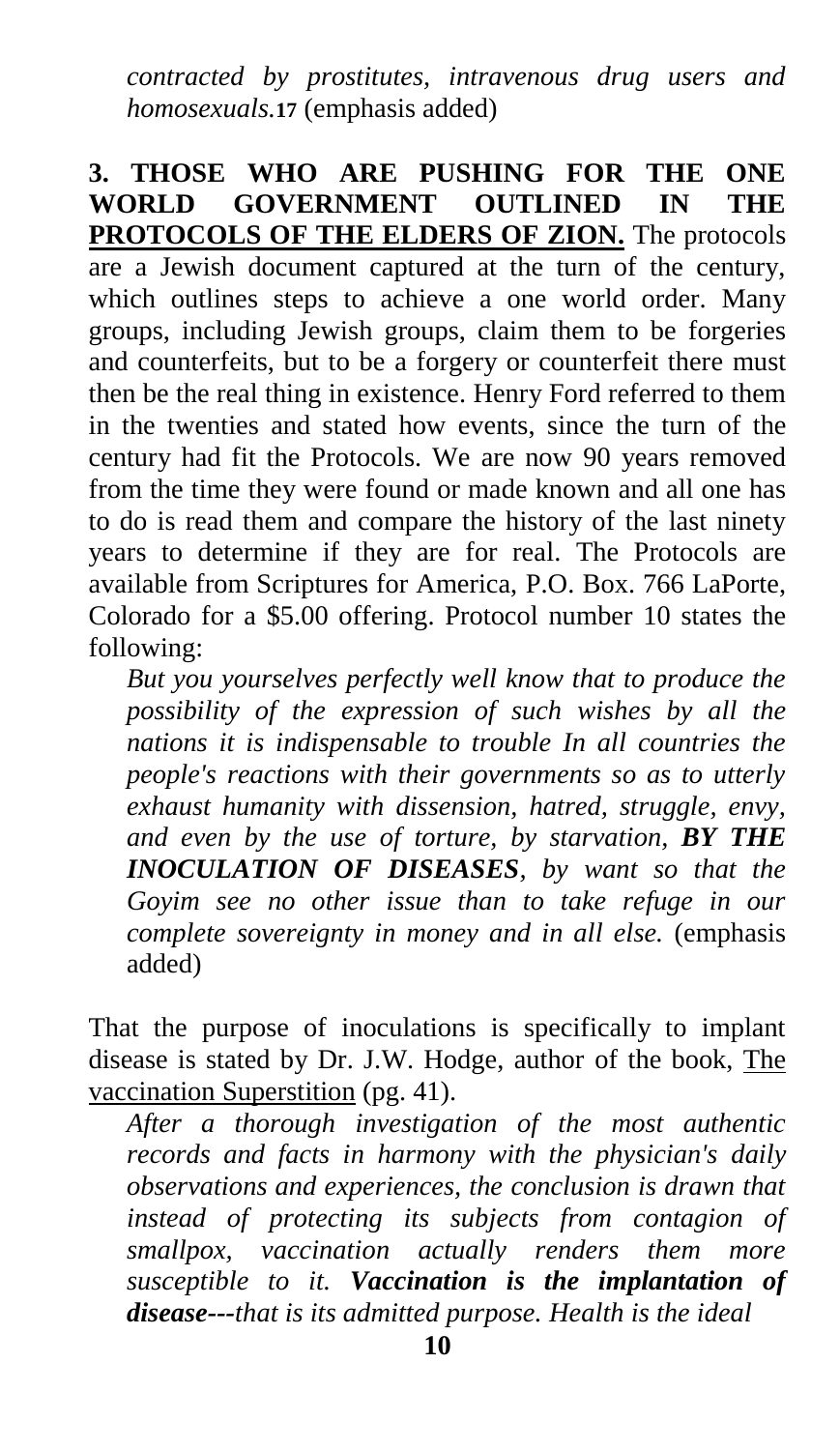*state to be sought, not disease ... Every pathogenic disturbance in the infected organism wastes and lowers the vital powers, and thus diminishes its natural resisting capadty.***18**

That the goal of a one world order is in line with Judaism is evident in the following published in the Jewish World, London February 9,1993.

*The great ideal of Judaism is that the WHOLE WORLD shall be imbued with Jewish teachings, and that in a universal brotherhood of nations---a created Judaism, in fact---ALL THE SEPARATE RACES AND RELIGIONS SHALL DISAPPEAR.*

The following comes from the famed Baptist evangelist and Korean war hero, Colonel Jack Mohr's (Brig. Gen. C.P.D.L.) book, The Enemy Within.

*Over thirty years ago, Miss Opal Tanner, writing from Washington, D. C. presented this paper on Jewish pressure against our American Congress. In view of the fad that our present government is almost totally under Jewish control, it would be well for us to consider these points.*

*1. IS CONGRESS ALERT TO THE JEWISH PROBLEM? These are Miss Tanner's words: "I have interviewed numerous members of Congress as well as their executive secretaries. Almost without exception, they were alert to the Jewish problem. But most of them recognize that the Jewish pressure organizations have become overbearing, bulldozing and obnoxious. They stand in fear of the Jew, and many of them tremble in anticipation of what the Jew can do to them. This has created an ominous frustration. If I were a professional Jew, or a Jewish leader who participated in these high pressure tactics, I would feel very insecure. It is my impression that most Congressmen would vote against the Jew if they considered it safe to do so. History proves that no segment of society has ever been able to remain strong permanently, when they based their strength on intimidation. The knowledge of this has created a panic of sorts among*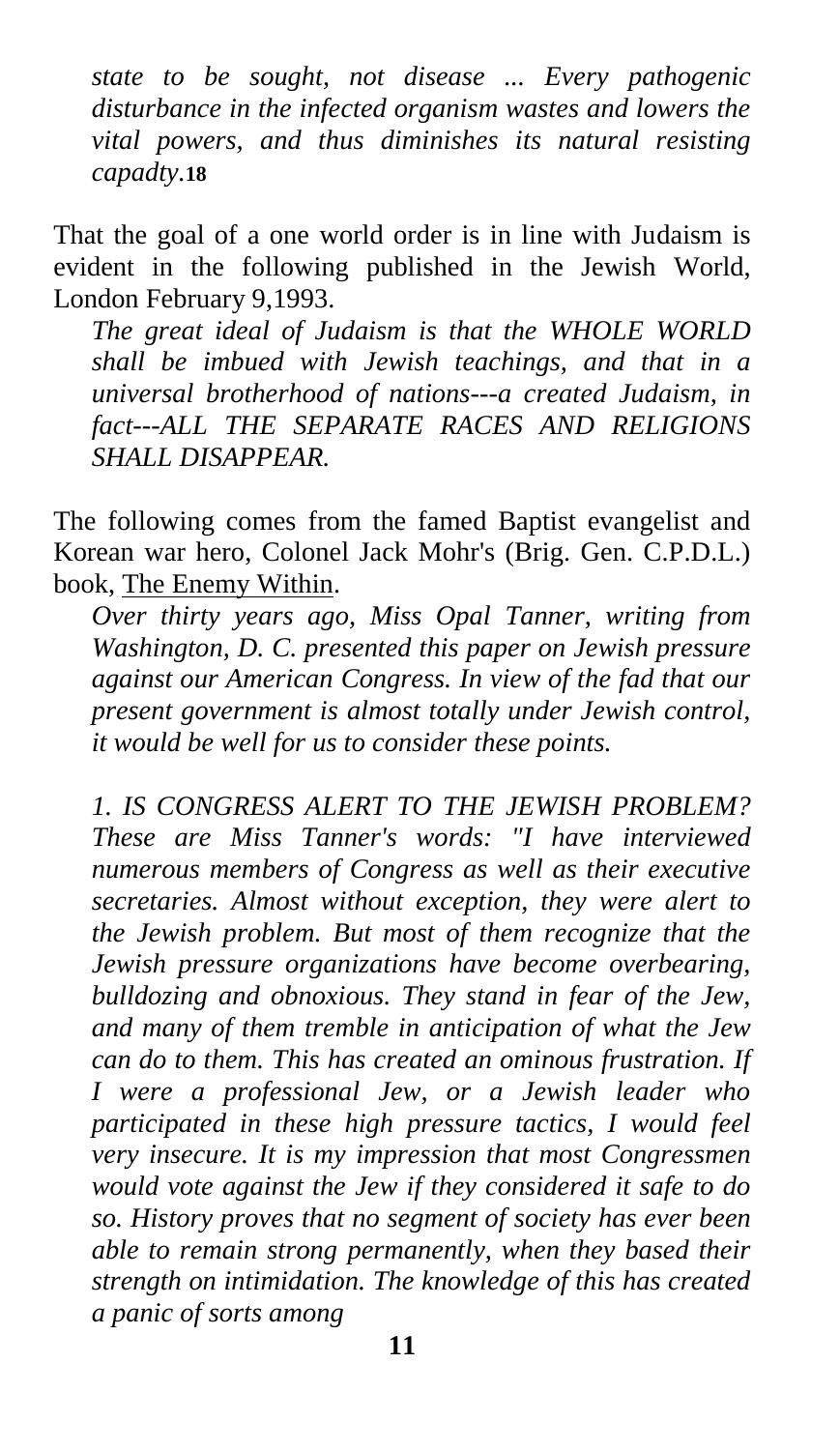*the intelligent Jews." (This feeling has tripled in the past thirty years and is greater now than at any time in our nation's history, as danger to Jewry increases.)***19**

## **COULD THE BIBLICAL STORY OF ESAU AND JACOB BE BEHIND THE DIABOLICAL PLOT TO VACCINATE ALL CHILDREN IN AMERICA?**

Space does not permit us to give a detailed story about Esau and Jacob. The Bible tells us Esau lost the birthright to Jacob and from that time forward Esau sought to kill Jacob. (Genesis 27:41) (To understand this story and the force behind the evil of our day, order Who is Esau-Edom by Charles A. Weisman, available for an \$8.00 offering from Scriptures for America, P.O. Box 766 LaPorte, Colorado 80535)

One of the ways of destroying Jacob's people Israel, is by destroying their race. Of course that can be done through interracial marriage, but another way is through vaccinations. It is now being reported that using live virus vaccines can cause Genetic Mutation.**20** To have evil people within government desiring to destroy children seems preposterous to most but all one needs to do is read Exodus chapters 1 and 2 to see it has been done before. Read those chapters and you'll discover a Government once forced Israelites to throw their children into the river Nile. Today they are forced to risk their children's lives with forced vaccinations. Consider the following report:

*In one circumstance, after a Middletown, Ohio woman whose two children were killed by the OPT vaccine refused to vaccinate heronly surviving child, officials from the Ohio Department of Health sent her "warning" letters that she must vaccinate the child.***21**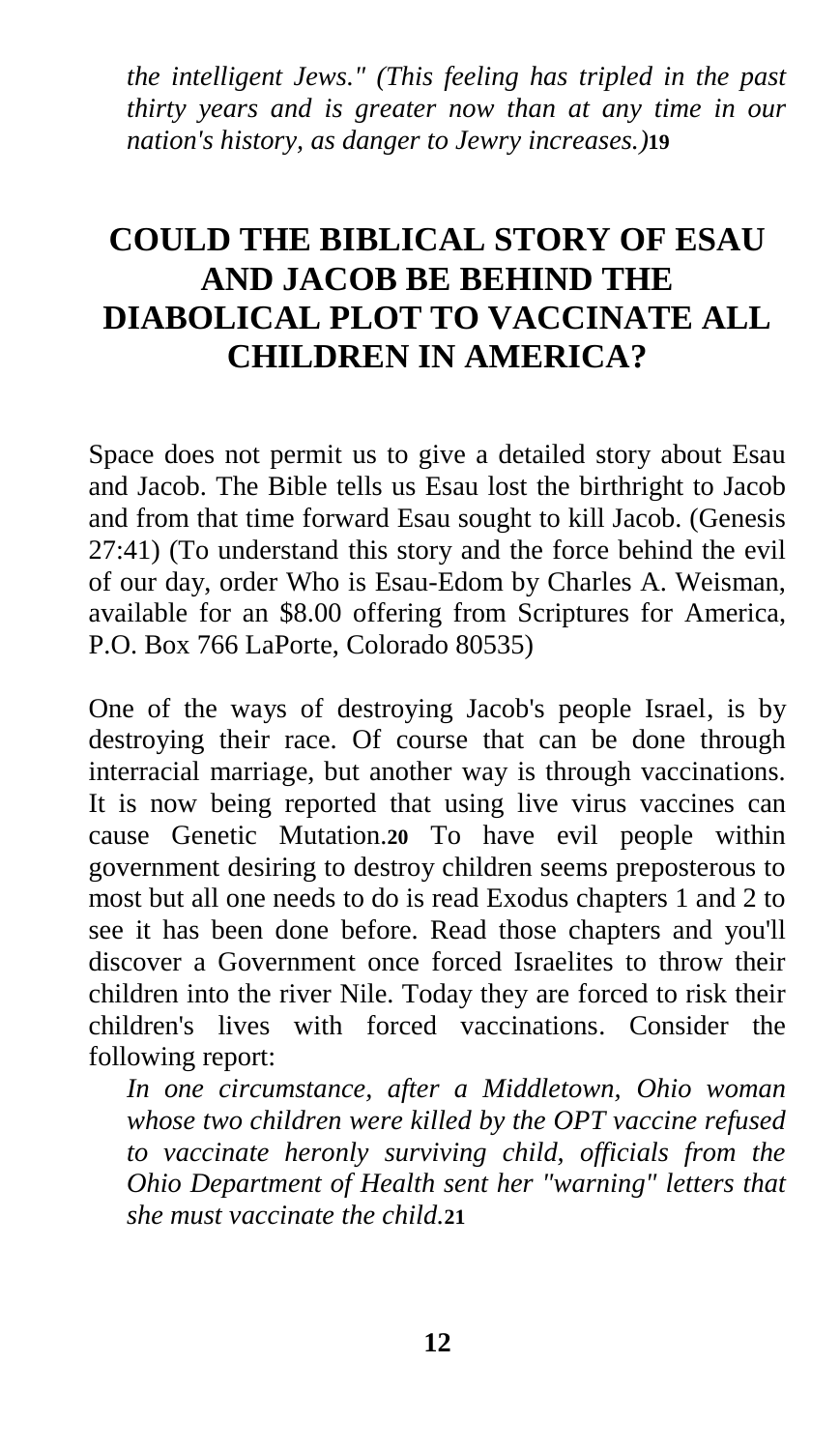## **QUESTIONS THAT MUST BE ASKED AND ANSWERED**

The intent of present proposed litigation (Senate Bill 732 and 733) is to vaccinate ALL children not those children whose parents wish to have vaccinated or give permission to have vaccinated but ALL CHILDREN ARE TO VACCINATED. If this legislation is not passed, there will be more proposed later. Questions must be asked and answered!

1. So what if you do not wish to have live virus, formaldehyde, mercury, monkey puss, etc., (all components of today's vaccines) injected into your child? Well, on February 15, 1993 the Wall Street Journal reported that a New York judge ruled that failure to immunize a pre-school child constitutes child abuse. What if a Social worker threatens to bring police to take your child and actually does? What are you to do?

2. Who owns the child? The state, the parent or God? Who is intrusted with the child's welfare? The state or the parent?

3. Is there a Biblical way to stop disease besides vaccinations?

4. Will the proposed government legislation actually bring on disease? What can be done if you are already vaccinated?

5. Could the forced vaccination at the hands of evil, sinister people be brought on because of God's covenant people and who really are those people?

6. What is the alternative to vaccines to protect your family from disease?

(For the answers to these questions order our two cassette tapes, "Warning Beware of Government Vaccination pt. 1 and Pt. 2." (#587, 588) (Available for a \$3.00 offering/tape from Scriptures for America, P.O. Box 766, LaPorte, CO 80535)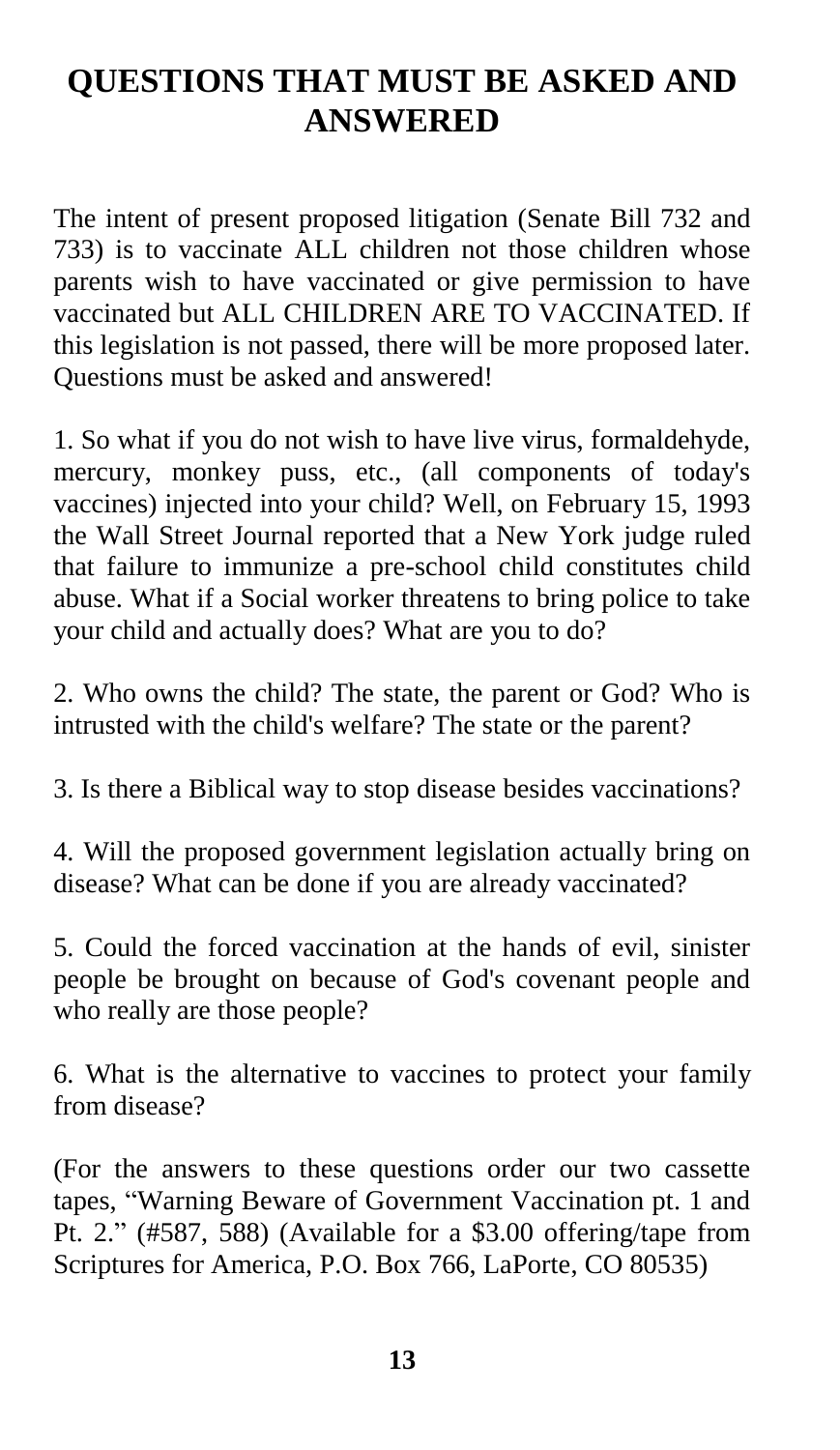## **AMERICA IS SUFFERING FROM A SPIRITUAL PROBLEM.**

America was given to and settled by the Anglo-Saxon, Germanic, Scandinavian and kindred people who are a covenant people (Genesis 17: 1-7). As a covenant people they must obey the Law of their God and see to it that their nation obeys it and when they do, they are blessed (Deuteronomy 28). When they fail to do so they suffer consequences such as ... *and those who hate you shall rule over you*... "(Leviticus 26:17). So it was in Egypt. Those who hated them ruled over them and plotted to destroy their children (Exodus 1,2) and so it is for those same people in America today.

As a result of disobeying His Laws, the covetous, money oriented, accept benefits (bribes) from special interest groups who lobby congress, the queers become a political force and those who follow Talmudic Judaism and hate us, rise above us, (Deuteronomy 28:43) and our children are the victims.

*My people are destroyed for lack of knowledge. Because you have rejected knowledge, I also will reject you from being My priests. Since you have forgotten the law of your God, I also will forget your children. (Hosea 4:6)*

*If my people, which are called by my name, shall humble themselves, and pray, and seek my face, and turn from their wicked ways; then will I hear from heaven, and will forgive their sin, and will heal their land. (II Chronicles 7:14)*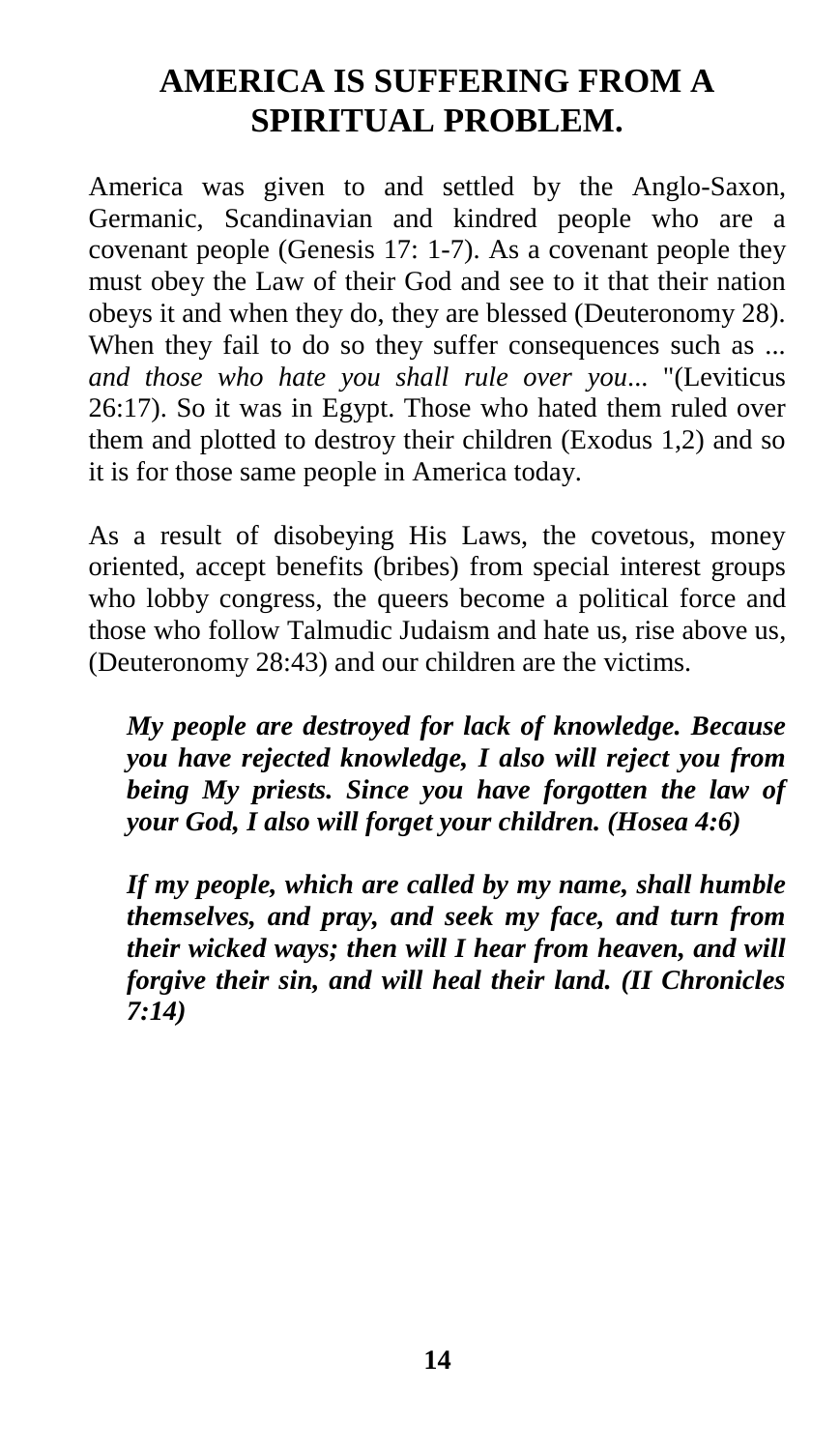# **Resource List**

*Other books we recommend are:* 

**Murder by Injection (the story of the Medical Conspiracy Against America)** by Eustace Mullins, available for a \$15.00 offering from Scriptures for America, P.O. Box 766 LaPorte, CO 80535

**The Poisoned Needle** by Eleanor McBean, available for a\$7.00 offering from America's Promise Ministries, P.O. Box 157 Sandpoint, 1083864

**Vaccines-Are They Really Safe and Effective?** By Neil Z. Miller available for \$7.75 plus \$2.00 shipping from New Atlantic Press, P.O. Box 9638-T4 Santa Fe, NM 87504

*The following Resource List is taken from the book, What About Immunizations. by Cynthia Cournoyer, 7185 Redwood Highway Ave, Grants Pass, OR 97527. The book is available for \$10.95 and/this includes postage.*

#### **CHILDREN AT RISK: THE DPT DILEMMA**

Reprints of a series by Jennifer Hyman

This is an excellent overview of current events (1987) of the DPT vaccines. Other vaccines mentioned, but mostly refers to the pertussis vaccine. Cases of damage, opinions of experts, contradictions and controversy, politics, more. Very good! 16 page tabloid. \$ .50 per copy

Rochester Democrat and Chronicle 55 Exchange Blvd. Rochester, NY 14614-2001

#### **THE VACCINE MACHINE**

Gives detailed recent history of OPT vaccine. Exposes the intricate relationship between the government and the vaccine manufacturers. Other childhood vaccines also mentioned. 24 page special report. FREE

Gannett News Service Box 7858 Washington, D.C. 20044

#### **DPT**

Many articles that include discussion of damage lawsuits settled, system of reaction reports is unreliable, labels on vaccine are inaccurate, and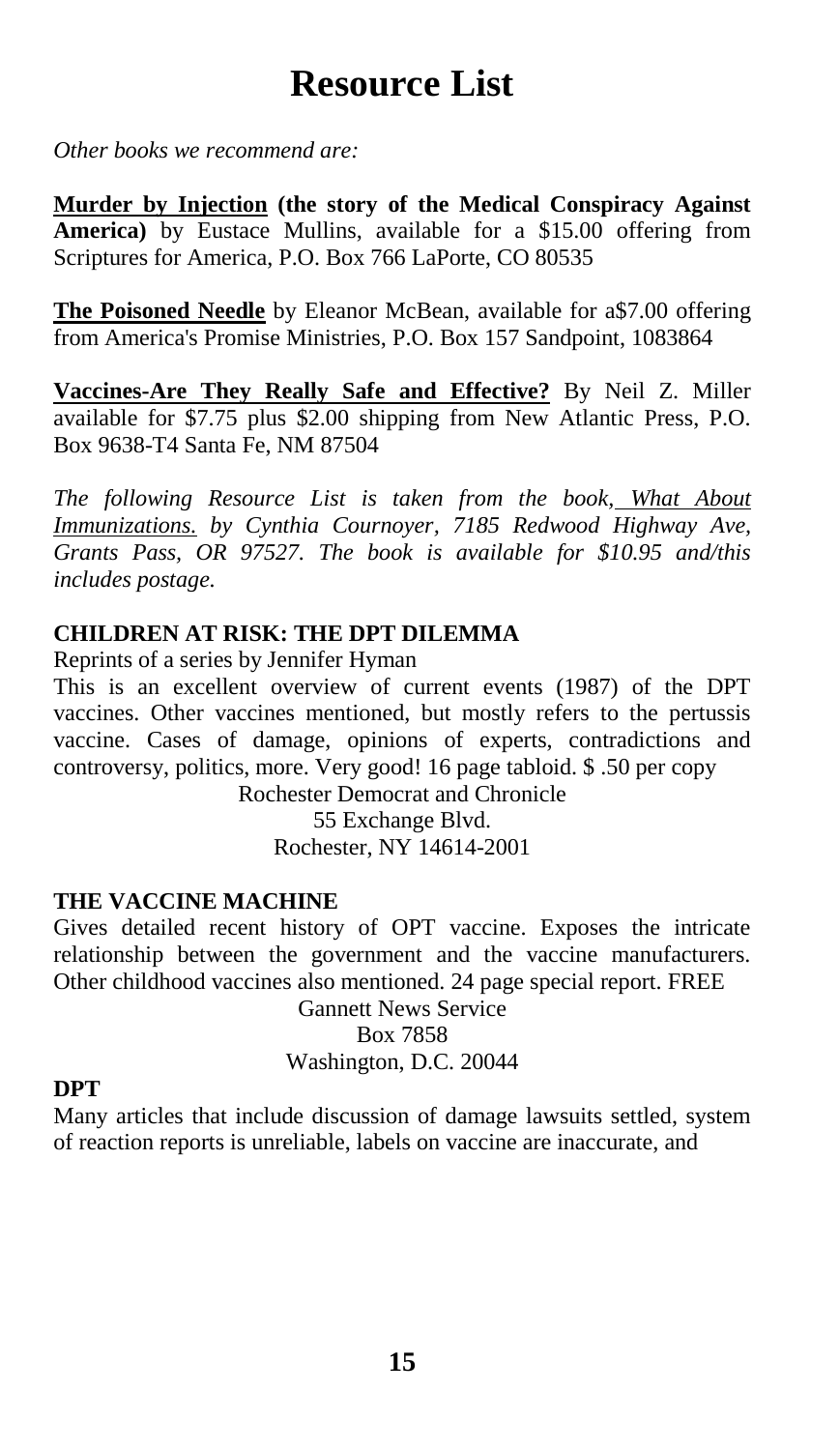The Fresno Bee 1626 E. Street Fresno, CA 93786

#### **DPT BASICS**

Basic issues on DPT vaccine. Lists high risk categories, what reactions look like, who can help you if you believe there is a reaction, references for more information. 4 page brochure.

Self addressed-stamped-envelope

Leslie Chapman 183 Lindbergh Dr. NE Atlanta, GA 30305

**DPT: VACCINE ROULETTE AND DPT: ONE YEAR LATER** Transcript of broadcast on April19, 1982, and May 11,12,13 and 16, 1983 WRC-TV Washington, D.C. Pro andcon doctor interviews. Families of vaccine-damaged children interviewed and follow-up. \$3.00 for both

National Broadcasting company, Inc.

4001 Nebraska Ave NW Washington, D.C. 20016

#### **20/20 ON THE DPT SHOT**

Transcript of the broadcast in April, 1985 \$3.00 ABC NEWS Transcript #505 Box 2020 Ansonia station New York, NY 10023

#### **DPT, A SHOT IN THE DARK**

By Harris L. Coulter and Barbara Loe Fisher An excellent book examining the DPT shot and pertussis in detail. Profiles of vaccine-injured children. Every aspect of the vaccine controversy is fairly and accurately exposed. 479 pages. \$9.00

Dissatisfied Parents Together(DPT) 128 Branch Rd.

Vienna, VA 22180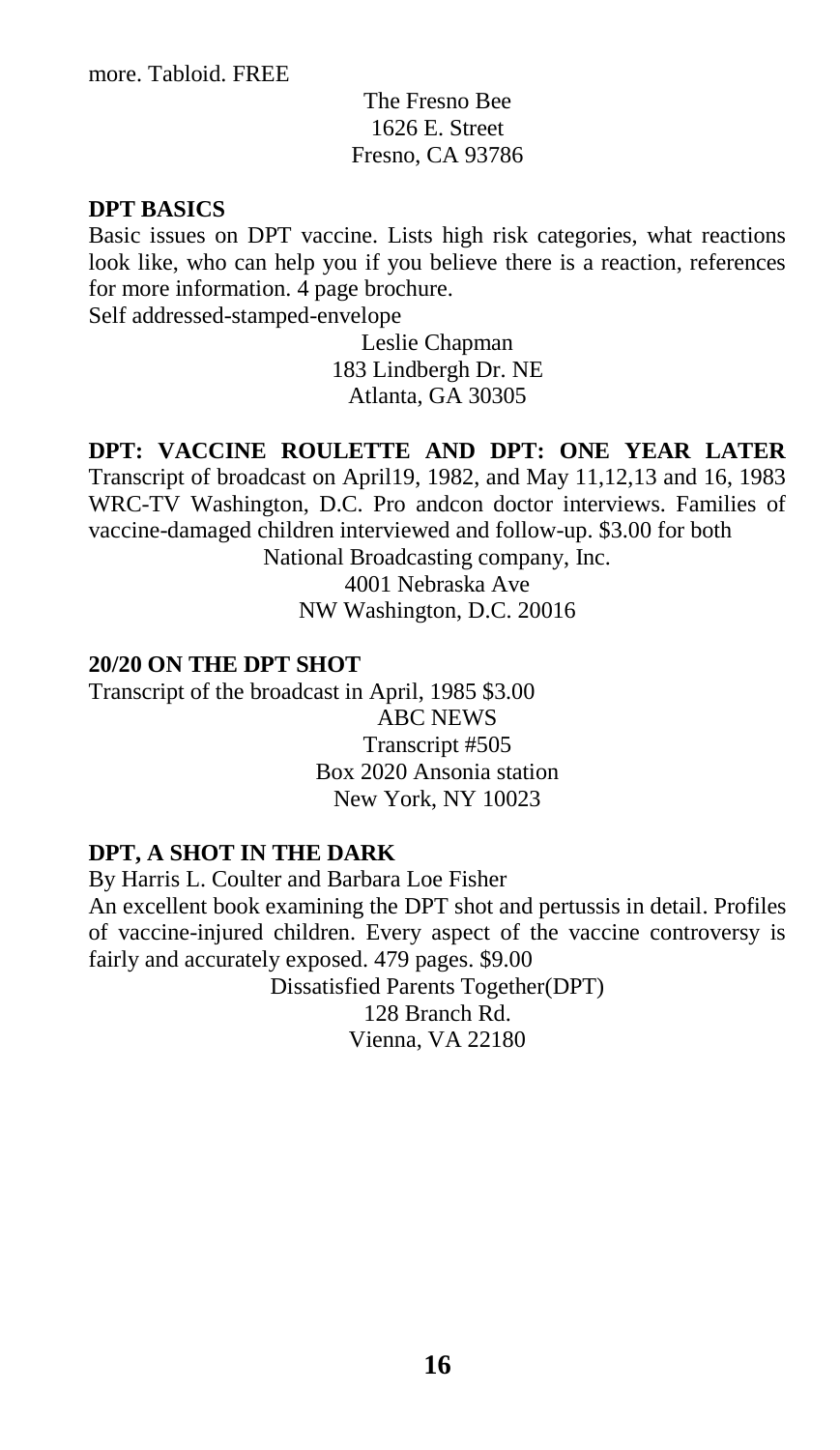#### **IMMUNIZATION BOOKLET**

Contains reprinted articles (pro and con) written by Mothering Magazine. 40 pages. \$5.00

> Mothering Publication, Inc. PO Box 1690 Santa Fe, NM 87504

#### **THE PEOPLE'S DOCTOR NEWSLETTERS**

By Robert S. Mendelsohn, M.D.

#### **Vol. 2, NO.4 THE TRUTH ABOUT IMMUNIZATION**

Discusses each childhood vaccine including smallpox and influenza. **Vo14, No. 5 IMMUNIZATION UPDATE**

OPT, Sudden Infant Deaths, rubella, tetanus, mumps, breastfeeding and immunization, swine flu, links between vaccines and chronic diseases, state laws concerning vaccines, vaccinating sick children.

#### **Vol. 6, No. 10 DANGERS OF VACCINES**

Questions and answers on the OPT ..

#### **Vol.6, No.12 RECENT IMMUNIZATION RESEARCH**

Criticisms of compulsory immunization; vaccine dangers, long-term damage, arthritis fromrubella vaccine.

**Vol. 7, No. 10 AVOIDING IMMUNIZATIONS AND THEIR DANGERS** Abscesses linked to OPT, Tourette's and OPT shots, hospitals breed whooping cough, expert says whooping cough doesn'treturn if shots cease, doctors don't take shots, compulsory immunizations.

#### **Vo1.8, No. 12 MORE ANTI-VACCINE ARGUMENTS**

Are tetanus shots necessary? Risks of tetanus vaccine, OPT and SIDS, \$10 million polio vaccine judgement, pediatricians attack OPT, and MO's opinion, Wyeth halts OPT manufacture, rubella update, vaccines for animals.

**Vol.9, NO.2 HERNIAS... WARNING ABOUT NMR... POLIO VACCINE** Polio cases all vaccine-associated.

#### **Vol. 9, NO.6 more ON IMMUNIZATIONS**

Can shots be undone? DPT on last legs, measles outbreak raises questions, Salk vs. Sabin polio vaccine, religious exemptions for vaccines, flu shots discredited, the drive to immunize adults, DPT information resources.

#### **Vol. 10, No. 5 IMMUNIZATION UPDATE**

How many doctors oppose immunization? Tetanus shots, DPT in the Third world, polio vaccine, measles stats inaccurate, pneumonia vaccine, child excluded from school.

**Vol. 11, No.8 AIDS: LINKAGE TO SMALLPOX VACCINE** Aids and tetanus vaccine. Send \$2.50 each

> The People's Doctor Newsletter PO Box 982 Evanston, IL 60204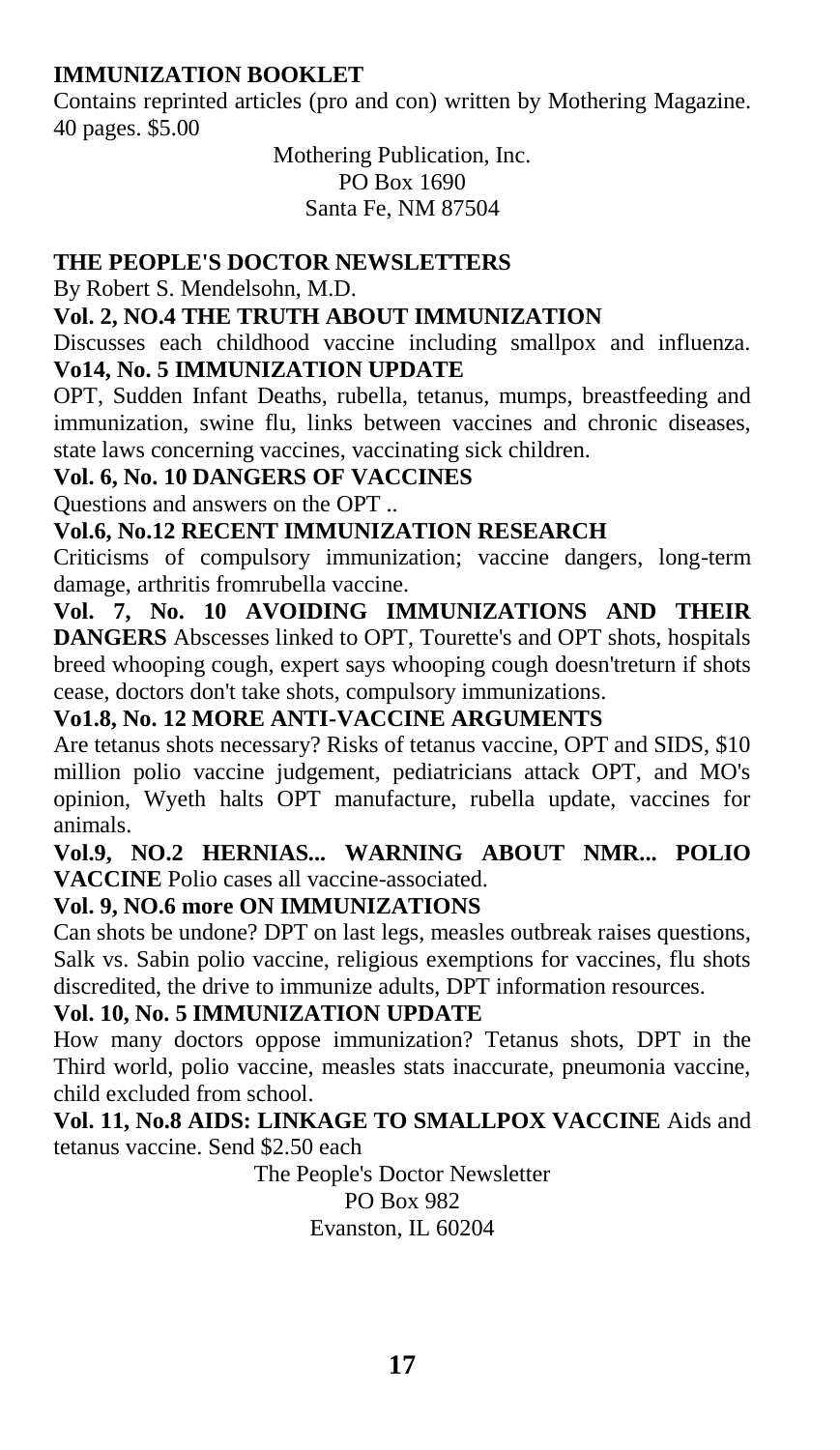#### **HOW TO RAISE A HEALTHY CHILD... IN SPITE OF YOUR DOCTOR** By Robert S. Mendelsohn, MD.

Maintains that 95% of pediatric office visits are unnecessary and even dangerous. Carefully instructs parents on how to diagnose and treat their children without medical intervention, and how to determine when a child is sick enough to need a doctor. Nice chapter on immunizations. 262 pages.

At your local bookstore \$13.95

Contemporary Books, Inc. 180 N. Michigan Ave. Chicago, IL 60601

#### **THE CASE AGAINST IMMUNIZATIONS**

by Richard Moskowitz, M.D.

Explanation of how vaccines suppress the immune system and produce symptoms of their own. Vaccines may lead to chronic immune failure. 25 pages. \$2.25

> National Center for Homeopathy 1500 Massachusetts Ave., NW Washington, D.C. 20005

#### **THREE BOOKLET SET**

THE DANGERS OF IMMUNIZATION

The genetics of viruses; immune capacity. 72 pages.

VACCINATIONS AND IMMUNE MALFUNCTION. Natural immunity in contrast to vaccines; compulsory vaccination. 48 pages.

HOW TO LEGALLY AVOID UNWANTED IMMUNIZATIONS OF ALL KINDS.

All compulsory laws contain exemptions and waivers. No one has the right or power to immunize you or your child against your will. 8 pages. \$9.00 for all three

> Humanitarian Publishing Co. RD 3, Clymer Rd. Quakertown, PA 18951

#### **DANGERS OF COMPULSORY IMMUNIZATIONS How to Avoid them Legally**

by Attorney Tom Finn

He has litigated cases concerning vaccine, damage and compulsory vaccination. Verdicts and damage awards, history of compulsory laws, right to refuse, avoiding immunizations legally. 53 pages \$5.95

> Family Fitness Press PO Box 1658 New Port Richey, FL 33552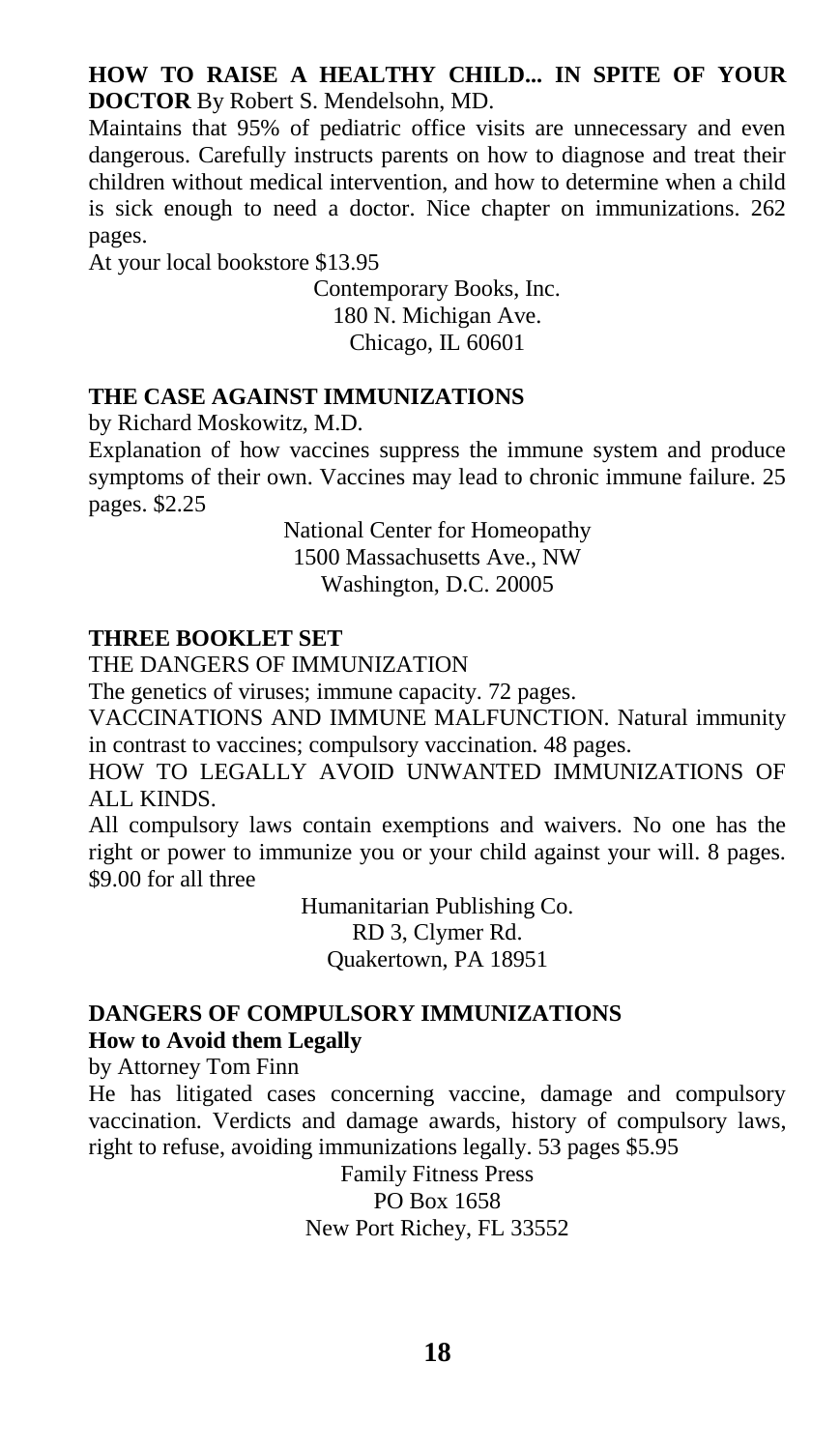### **EAST / WEST JOURNAL, NOVEMBER 1984**

Article on "How We Beat the School System-One Family's Lengthy Struggle to Avoid Compulsory Immunizations at School" by Robert Allanson. This family fought to have the New York laws changed to allow for personal religious beliefs after the expulsion of their children from school. Also an article by Robert S. Mendelsohn, M.D. \$3.00

> East/ West Journal Back Issues Dept. 144B 17 Station St. PO Box 1200 Brookline, MA 02147

#### **IMMUNIZATION KIT**

Contains a certificate of exemption, how to avoid compulsory immunizations, your right to refuse immunizations in international travel, report on ineffectiveness of measles vaccine, a mother's refusal to immunize her child. 38 pages. \$5.00

The National Health Federation PO Box 688 Monrovia, CA 91016

### **IMMUNIZATION: AN INFORMED CHOICE**

By Daniel A. Lander

Lists each disease and quotes articles revealing problems with the vaccines. Offers alternatives to immunization. 18 pages. \$2.20

> Daniel A. Lander Family Chiropractor RT. 1, Box 109 Glen Cove, ME 04846

#### **VACCINATIONS DO NOT PROTECT**

By E. McBean Exemption letter, germs do not cause disease, disease among highly vaccinated soldiers is four times higher. 48 pages. \$2.75

The Health Library A Division of Life Science 6600-0 Burleson Rd. Austin,TX 78744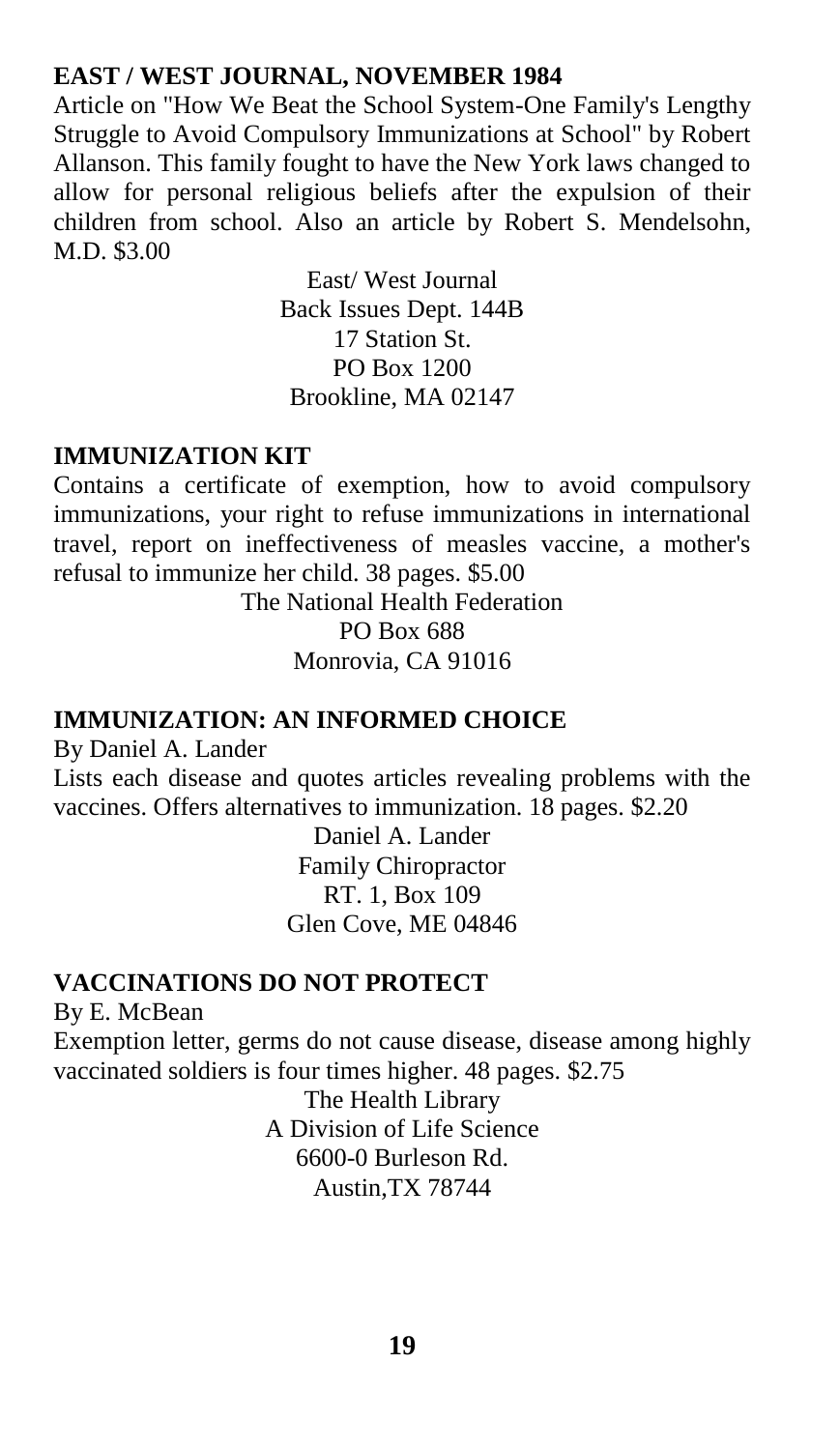Additional copies of this pamphlet are available for a \$1.00 offering or five for a **\$3.00 offering** and for more information on bulk orders contact the **book department** at Scriptures for America.

Additional copies of *A PROCLAMATION ON VACCINATIONS* are available in increments of **ten for a \$1.00 offering.** The reason the cost is so high on this paper is because of the cost of mailing. You have permission to photocopy this paper yourself and we encourage you to pass this out to your neighbors, family, friends and concerned citizens.

**footnotes\_\_\_\_\_\_\_\_\_\_\_\_\_\_\_\_\_\_\_\_\_\_\_\_\_\_\_\_\_\_\_\_\_\_\_\_\_\_\_\_\_\_\_\_\_\_**

- 1 Senate Bill S. 733
- 2 Senate Bill S. 732 and S. 733
- 3 ANIC Mini News. (National Vaccine Information Center, Vienna, Va, November 1990) p. 1 .
- 4 "*On Vaccinating Safely*", The Washington Post, (Nov. 2, 1992).
- 5 *Vaccines: Are They Really Safe and Effective?* (Foreword) By Neil Z. Miller.
- 6 Ibid

7 Murder by Injection- The story of the Medical Conspiracy Against America, By Eustace Mullins. p.145

8 Ibid.

- 9 Ibid P.130
- 10 Ibid P.131
- 11 Ibid P.133
- 12 The Poisoned Needle By Eleanor Mc Beam P. 7
- 13 Ibid P. 42
- 14 Ibid P. 42
- 15 Ibid P. 55

16 *Live Virus Vaccines and Genetic Mutation* by Harold E. Buttram, M.D., April 1990 issue of Health Consciousness

17 June 1993 *Alert to Action* by National Center for Home Education, PO Box 125 Pueonian Springs, VA 22129.

18 The Poisoned Needle by Eleanor McBeam, P.10

19 The Enemy Within by Brig. Gen. Jack Mohr 113 Ballentine St., Bay St. Louis, MS 39520

- 20 See Footnote 15
- 21 See Footnote 16